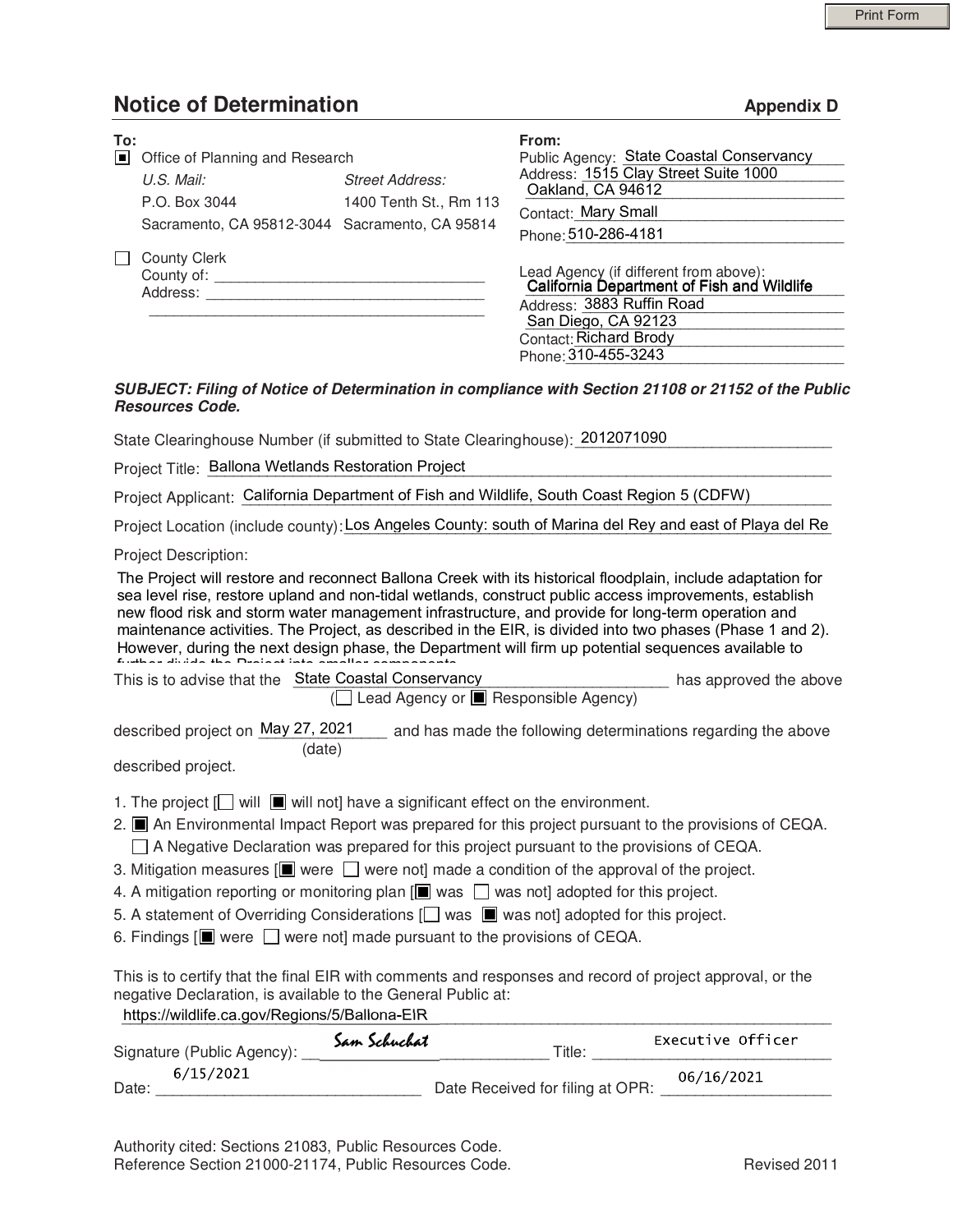# DocuSian

### Certificate Of Completion

Envelope Id: 23D1D7A08DE24A21B7D2F6D9CEF2A149 Status: Completed Subject: Please DocuSign: NOD\_SCC\_2012071090.pdf.pdf Source Envelope: Document Pages: 1 **Signatures: 1** Signatures: 1 **Signatures: 1** Envelope Originator: Certificate Pages: 2 **Initials: 0** Initials: 0 **Initials: 0** Mary Small AutoNav: Enabled EnvelopeId Stamping: Disabled Time Zone: (UTC-08:00) Pacific Time (US & Canada)

#### Record Tracking

Status: Original Security Appliance Status: Connected Pool: StateLocal Storage Appliance Status: Connected Pool: State Coastal Conservancy Location: DocuSign

#### Signer Events **Signature Signature Timestamp**

Sam Schuchat sam.schuchat@scc.ca.gov Executive Officer State Coastal Conservancy Security Level: Email, Account Authentication (None)

Electronic Record and Signature Disclosure: Not Offered via DocuSign

Mary Small mary.small@scc.ca.gov Deputy Executive Officer State Coastal Conservancy Security Level: Email, Account Authentication (None) Electronic Record and Signature Disclosure:

Not Offered via DocuSign

6/15/2021 2:30:31 PM Mary.Small@scc.ca.gov Holder: Mary Small

Signature Adoption: Pre-selected Style Using IP Address: 76.230.51.52 Signed using mobile

### **Completed**

Using IP Address: 73.158.209.204

11493 Sunset Hills Rd Suite 100 Reston, VA 20190 Mary.Small@scc.ca.gov IP Address: 23.24.215.97

Location: DocuSign

Sent: 6/15/2021 2:32:12 PM Viewed: 6/15/2021 5:36:03 PM Signed: 6/15/2021 5:36:21 PM

Sent: 6/15/2021 5:36:22 PM Viewed: 6/16/2021 8:38:15 AM Signed: 6/16/2021 8:38:24 AM

| In Person Signer Events             | <b>Signature</b> | Timestamp            |
|-------------------------------------|------------------|----------------------|
| <b>Editor Delivery Events</b>       | <b>Status</b>    | Timestamp            |
| <b>Agent Delivery Events</b>        | <b>Status</b>    | Timestamp            |
| <b>Intermediary Delivery Events</b> | <b>Status</b>    | Timestamp            |
| <b>Certified Delivery Events</b>    | <b>Status</b>    | Timestamp            |
| <b>Carbon Copy Events</b>           | <b>Status</b>    | Timestamp            |
| <b>Witness Events</b>               | <b>Signature</b> | Timestamp            |
| <b>Notary Events</b>                | <b>Signature</b> | Timestamp            |
| <b>Envelope Summary Events</b>      | <b>Status</b>    | <b>Timestamps</b>    |
| <b>Envelope Sent</b>                | Hashed/Encrypted | 6/15/2021 2:32:12 PM |